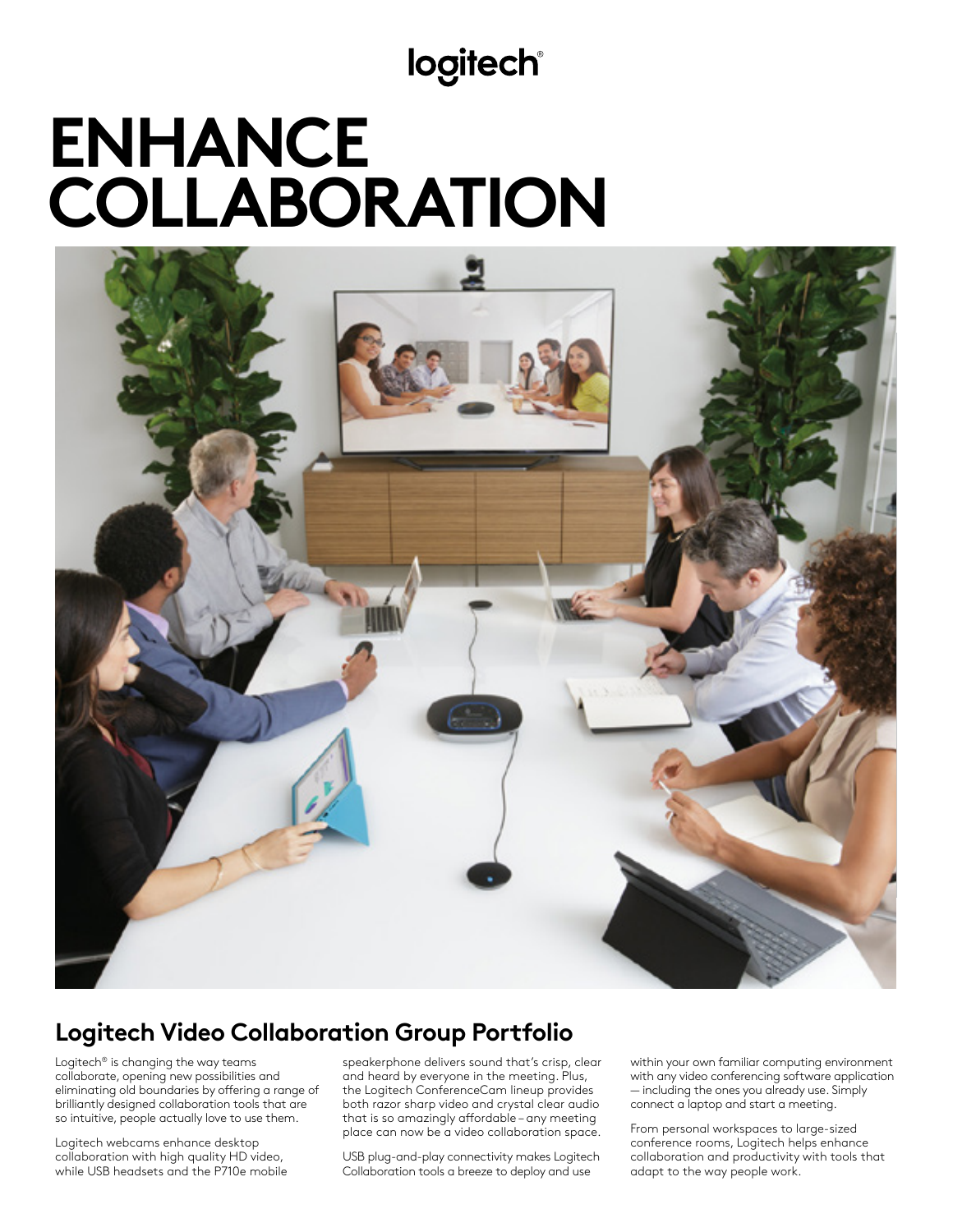# **Logitech Video Collaboration Portfolio**

#### **CONFERENCECAMS FOR GROUP VIDEO CONFERENCES**

|                                        | <b>DESCRIPTION</b>                                                                                                                                                                                                                                                                                                                                                                                                                                                                                                                                   | <b>KEY FEATURES</b>                                                                                                                                                                                                                                                                                                                                                                                                                                                                                                                                                                                                                                                                                                                                                                                                                                                                                                                                                                                                                                                                                                                                                                                                                                                                                                                                                                                                                                                                                                     |
|----------------------------------------|------------------------------------------------------------------------------------------------------------------------------------------------------------------------------------------------------------------------------------------------------------------------------------------------------------------------------------------------------------------------------------------------------------------------------------------------------------------------------------------------------------------------------------------------------|-------------------------------------------------------------------------------------------------------------------------------------------------------------------------------------------------------------------------------------------------------------------------------------------------------------------------------------------------------------------------------------------------------------------------------------------------------------------------------------------------------------------------------------------------------------------------------------------------------------------------------------------------------------------------------------------------------------------------------------------------------------------------------------------------------------------------------------------------------------------------------------------------------------------------------------------------------------------------------------------------------------------------------------------------------------------------------------------------------------------------------------------------------------------------------------------------------------------------------------------------------------------------------------------------------------------------------------------------------------------------------------------------------------------------------------------------------------------------------------------------------------------------|
| <b>LOGITECH GROUP</b>                  | Optimized for large and mid-sized<br>groups of up to 20 people,<br>Logitech GROUP delivers crystal<br>clear audio and razor sharp video with<br>plug-and-play simplicity and amazing<br>affordability.<br>Logitech GROUP<br>Part #: 960-001054<br>MSRP: \$999<br><b>Expansion Mics</b><br>Part #: 989-000171<br><b>MSRP: \$299</b><br>Logitech GROUP + Expansion Mics<br>Part #: 960-001060<br>MSRP: \$1,249<br>GROUP 10m Extended Cable<br>Part #: 939-001487<br><b>MSRP: \$99</b><br>GROUP 15m Extended Cable<br>Part #: 939-001490<br>MSRP: \$199 | Compatibility: Compatible with Mac®, PC and all leading video conference platforms. Certified<br>for Skype® for Business, Cisco® compatible <sup>1</sup> and enhanced integration with Logitech Collaboration<br>Program members <sup>2</sup><br><b>Resolution:</b> Full HD 1080p $@$ 30 fps <sup>3</sup><br>Camera: 90° diagonal FOV, 260° pan/130° tilt, 10x lossless zoom<br>Speakerphone: Full-duplex speakerphone delivers lifelike sound that's crisp, rich, and highly intelligible. Four<br>omni-directional mics support 6m/20' diameter range, extendable to 8.5m/28' with optional expansion<br>mics <sup>5</sup><br><b>Controls:</b> Dockable remote control and on-device touch controls for pan, tilt, zoom, call answer/hang up <sup>4</sup> ,<br>volume up/down, mute, Bluetooth® pairing, far-end control <sup>3</sup> and 5 camera presets plus an LCD display<br><b>Connectivity:</b> USB plug-and-play, Bluetooth wireless technology and Near Field Communication<br>(NFC) technology, optional GROUP extended DIN cables lengthen the distance between the hub and<br>the camera/speakerphone enabling custom, super-clean conference room installations <sup>5</sup><br><b>Dimensions &amp; Weight:</b> Camera: $130 \times 170 \times 138$ mm $(5.1 \times 7.0 \times 5.4'') / 585$ g $(21 \text{ oz})$<br>Speakerphone: 240 x 65 x 240 mm (9.5 x 2.5 x 9.5") / 1223 q (43 oz)<br>Hub: 94 x 34 x 74 mm (3.75 x 1.3 x 2.9") / 83 g (3 oz); Remote: 50 x 120 x 12 mm (2 x 5 x 0.5") / 51 g (2 oz) |
| <b>LOGITECH MEETUP</b>                 | MeetUp is Logitech's premier<br>ConferenceCam designed for huddle rooms,<br>with a room capturing 120° FOV, 4K optics<br>and exceptional audio performance.<br>Logitech MeetUp<br>Part #: 960-001101<br>MSRP: \$899<br>MeetUp + Expansion Mic:<br>Part #: 960-001201<br>MSRP: \$1079<br>Optional Expansion Mic:<br>Part #: 989-000405<br>MSRP: \$219<br>Optional TV Mount:<br>Part #: 939-001498<br><b>MSRP: \$79</b>                                                                                                                                | <b>Compatibility:</b> Compatible with Mac, PC and all leading video conference platforms. Certified for<br>Skype for Business, Cisco compatible <sup>1</sup> and enhanced integration with Logitech Collaboration Program<br>members <sup>2</sup><br>Resolution: 4K Ultra HD, 1080p Full HD, or 720p HD video calling at 30fps with supported clients <sup>3</sup><br><b>Camera:</b> 120° FOV, motorized pan/tilt<br><b>Speakerphone:</b> Three broadside beamforming, omnidirectional microphones with noise and echo<br>cancellation-plus a custom-tuned speaker-are specifically optimized for small conference rooms. Mics are<br>Microsoft® Cortana® certified for precision with voice commands with any Windows® 10 system<br><b>Controls:</b> RF remote control makes it easy to operate camera pan/tilt/zoom, volume up/down, and mute<br>functions during your meeting<br><b>Connectivity:</b> USB plug-and-play, Bluetooth wireless technology<br><b>Dimensions &amp; Weight:</b> Main Unit: 400 x 104 x 85 mm (15.75 x 4.1 x 3.35) /1.04 kg (2.3 lb)<br>Remote: 83 x 10 x 23 mm (3.25 x 0.375 x 3.25") / 72 g (2.5 oz)                                                                                                                                                                                                                                                                                                                                                                                      |
| <b>CONFERENCECAM</b><br><b>CONNECT</b> | Portable all-in-one design delivers<br>affordable enterprise-quality<br>video conferencing to virtually any<br>workspace. Brilliantly designed, easy<br>to transport, and easy to set up.<br>Part #: 960-001013<br>MSRP: \$499                                                                                                                                                                                                                                                                                                                       | <b>Compatibility:</b> Compatible with Mac, PC and all leading video conference platforms. Certified for<br>Skype for Business, Cisco compatible <sup>1</sup> and enhanced integration with Logitech Collaboration Program<br>members <sup>2</sup><br><b>Resolution:</b> Full HD 1080p $@$ 30 fps <sup>3</sup><br>Camera: 90° diagonal FOV, digital pan/tilt and mechanical tilt wheel<br>Speakerphone: Full-duplex speakerphone with acoustic echo cancellation and noise reduction<br>technology. Two omni-directional microphones support 3.7m/12' diameter range<br><b>Controls:</b> 10' range dockable remote control for camera/speakerphone functions<br><b>Connectivity:</b> USB plug-and-play, Bluetooth wireless technology and Near Field Communication<br>(NFC) technology<br><b>Dimensions &amp; Weight:</b> $75 \times 75 \times 304$ mm $(3 \times 3 \times 12'')$ / 766 g (27 oz)<br>Remote: 41 x 128 x 9 mm (1.6 x 5.0 x 0.4") / 35 g (1.2 oz); USB cable: 2 m (78.7")                                                                                                                                                                                                                                                                                                                                                                                                                                                                                                                                  |
| <b>CONFERENCECAM</b><br><b>BCC950</b>  | The Logitech ConferenceCam<br>BCC950 is an all-in-one video<br>conference solution with HD video<br>and professional audio for<br>small group collaboration.<br>Part #: 960-000866<br><b>MSRP: \$249</b>                                                                                                                                                                                                                                                                                                                                             | Compatibility: Compatible with Mac, PC and all leading video conference platforms. Certified for<br>Skype for Business, Cisco compatible <sup>1</sup> and enhanced integration with Logitech Collaboration Program<br>members <sup>2</sup><br><b>Resolution:</b> Full HD 1080p $@$ 30 fps <sup>3</sup><br>Camera: 78° diagonal FOV, 180° pan/55° tilt<br><b>Speakerphone:</b> Built-in dual stereo mics with automatic noise reduction. Up to 2.4m/8' diameter range<br><b>Controls:</b> Remote control and on-device controls for pan, tilt, zoom, call answer/hang up <sup>7</sup> ,<br>volume up/down, and mute<br>Connectivity: USB plug-and-play<br><b>Dimensions &amp; Weight:</b> $154 \times 345 \times 147$ mm (6.1 x 13.6 x 5.8") with height extender/568 g (20.03 oz)<br>Remote: 118 x 19 x 49 mm (4.6 x 7.5 x 1.9") / 47 g (1.7 oz)                                                                                                                                                                                                                                                                                                                                                                                                                                                                                                                                                                                                                                                                        |

### **COLLABORATION VIDEO SOLUTIONS**

|                         | <b>DESCRIPTION</b>                                                                                                                                    | <b>KEY FEATURES</b>                                                                                                                                                                                                                               |
|-------------------------|-------------------------------------------------------------------------------------------------------------------------------------------------------|---------------------------------------------------------------------------------------------------------------------------------------------------------------------------------------------------------------------------------------------------|
| <b>PTZ PRO 2 CAMERA</b> | Premium USB-enabled HD PTZ video<br>camera for use in conference rooms, training<br>environments, large events, and other<br>professional video uses. | <b>Compatibility:</b> Compatible with Mac, PC and all leading video conference platforms. Certified for<br>Skype for Business, Cisco compatible <sup>1</sup> and enhanced integration with Logitech Collaboration Program<br>members <sup>2</sup> |
|                         |                                                                                                                                                       | Resolution: Full HD 1080p @ 30 fps <sup>3</sup>                                                                                                                                                                                                   |
|                         | Part #: 960-001184<br><b>MSRP: \$799</b>                                                                                                              | Optics: 90° diagonal, 260° pan/130° tilt, 10x lossless zoom                                                                                                                                                                                       |
|                         |                                                                                                                                                       | Remote Controls: Pan/tilt/zoom <sup>6</sup> , far-end control <sup>3</sup> , camera presets                                                                                                                                                       |
|                         |                                                                                                                                                       | Connectivity: USB plug-and-play                                                                                                                                                                                                                   |
|                         |                                                                                                                                                       | <b>Dimensions &amp; Weight:</b> Camera: 146 x 131 x 130 mm (5.75 x 5.16 x 5.12") / 580 q (20.46 oz)<br>Remote: 10 x 50 x 120 mm (0.39 x 1.97 x 4.72") / 48 g (1.69 oz)                                                                            |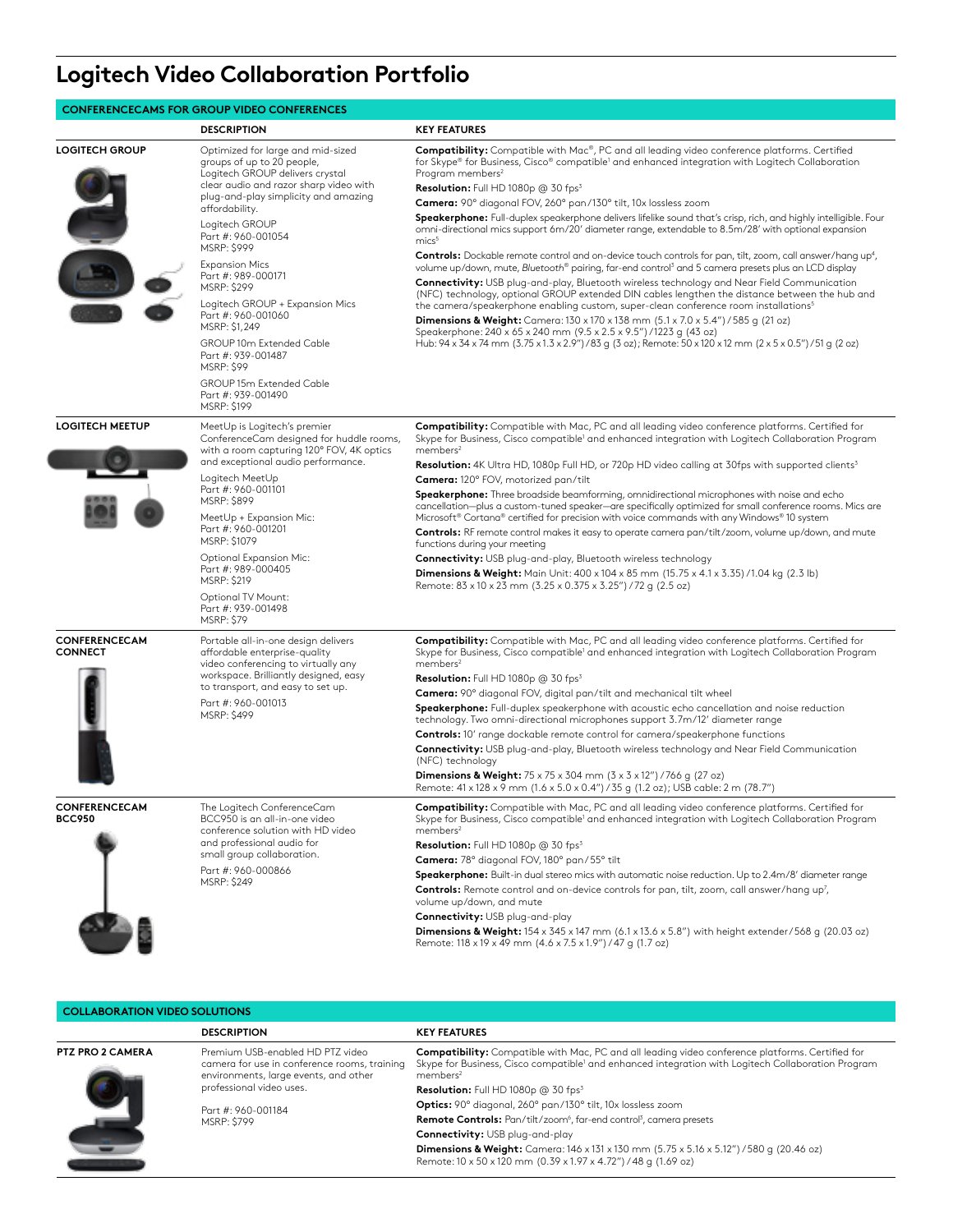# **Logitech Video Collaboration Portfolio**

| <b>ROOM SOLUTIONS</b>                             |                                                                                                                                                                                                      |                                                                                                                                                                                                                                                                                                                                             |
|---------------------------------------------------|------------------------------------------------------------------------------------------------------------------------------------------------------------------------------------------------------|---------------------------------------------------------------------------------------------------------------------------------------------------------------------------------------------------------------------------------------------------------------------------------------------------------------------------------------------|
|                                                   | <b>DESCRIPTION</b>                                                                                                                                                                                   | <b>KEY FEATURES</b>                                                                                                                                                                                                                                                                                                                         |
| <b>SMARTDOCK</b><br>AV Control Console            | Extend Skype for Business to every meeting<br>space with Logitech SmartDock, a<br>revolutionary AV console that enables one-<br>touch join, desktop sharing, and streamlined<br>video collaboration. | <b>Compatibility:</b> SmartDock works with a wide range of meeting room AV devices including Logitech<br>ConferenceCams                                                                                                                                                                                                                     |
|                                                   |                                                                                                                                                                                                      | <b>Connectivity:</b> Supports a wide variety of deployments and device connectivity with dual 1080p display<br>ports <sup>8</sup> , an HDMI input for 1080p60 content sharing, three USB 3.1 type A ports, Gigabit Ethernet, and a<br>headset mini-plug                                                                                     |
|                                                   | SmartDock<br>Part #: 960-001093                                                                                                                                                                      | Additional Features: Pivoting, cast-metal support platform, IR motion sensor, plug-and-play camera<br>setup                                                                                                                                                                                                                                 |
|                                                   | Extender Box<br>Part #: 960-001095                                                                                                                                                                   | <b>System Requirements:</b><br>- Microsoft Surface™ Pro 4 with: Intel® Core™ i5 required (Core i7 and Core m3 are not supported),                                                                                                                                                                                                           |
|                                                   | SmartDock + Extender Box<br>Part #: 960-001094                                                                                                                                                       | Windows 10 Enterprise (not included with Microsoft Surface Pro 4)<br>- Microsoft Skype Room System Software                                                                                                                                                                                                                                 |
|                                                   | For bundle options, please contact your<br>channel reseller.                                                                                                                                         | - Room Resource Account for Skype for Business (accounts can be either on-premises<br>server or Online Office 365 <sup>®</sup> )<br>- Internet access via Ethernet with DHCP enabled<br>- External display or projector with HDMI input<br>- A Logitech ConferenceCam (recommended) or other Skype certified AV devices<br>$-100 - 240v$ AC |
|                                                   |                                                                                                                                                                                                      | <b>Dimensions &amp; Weight:</b> SmartDock: 239 x 334 x 209mm $(9.4 \times 13.2 \times 8.2'')/2738$ q $(6.04 \text{ lb})$<br>Extender Box: 34 x 128 x 128mm (1.3 x 5.0 x 5.0")/360 g (0.79 lb)                                                                                                                                               |
|                                                   |                                                                                                                                                                                                      | Cable Length: HDMI: 3m/9.8' Network: 3m/9.8' Power: 3m/9.8'<br>Extender Box: 5m/16.4'                                                                                                                                                                                                                                                       |
| <b>CONFERENCECAM KIT</b><br><b>WITH INTEL NUC</b> | This easy-to-buy video conferencing bundle<br>provides a high quality, easy-to-use solution<br>that is affordable to deploy in every room.                                                           | All System Components: Logitech GROUP or ConferenceCam Connect, Intel NUC Kit NUC5i5MYHE,<br>Iluminari Quicklaunch™ SE, Intel Unite™ software, Wireless Touch Keyboard K400 Plus, 8GB DDR3L<br>RAM, Intel Dual Band Wireless-AC 7265, Intel SSD Pro 2500, Series (180GB), Microsoft Windows 10 Pro,                                         |
|                                                   | <b>Configuration Options:</b><br><b>GROUP Kit</b><br>with Intel NUC                                                                                                                                  | and Mini DisplayPort to HDMI adapter<br><b>Compatibility:</b> Skype for Business, Cisco, and enhanced integration with Logitech Collaboration<br>Program members <sup>2</sup>                                                                                                                                                               |
|                                                   | Connect Kit<br>with Intel NUC                                                                                                                                                                        | <b>COMPONENT FEATURES</b>                                                                                                                                                                                                                                                                                                                   |
|                                                   | To order, contact your channel reseller.                                                                                                                                                             | Logitech ConferenceCam: 1080p @ 30 fps <sup>3</sup> , 90° field of view with pan and tilt, and full duplex omni-<br>directional speakerphones                                                                                                                                                                                               |
|                                                   |                                                                                                                                                                                                      | Intel NUC with Intel Unite: Ultra-compact form factor fits almost anywhere, Intel Unite enables<br>wireless content sharing from PC and Mac devices, helps manage devices, apps, and identities with<br>Microsoft Windows 10 Pro                                                                                                            |
|                                                   |                                                                                                                                                                                                      | Iluminari Quicklauch SE: Simple and consistent interface, completely flexible and can be customized<br>to meet the specific needs of different work groups, integrated camera control, and can be managed<br>remotely using familiar IT tools                                                                                               |

### **WEBCAMS FOR DESKTOP COLLABORATION**

|                       | יוטוואוטמגנט וטוגוטו שנא ווא האפ                                                                                                                                                            |                                                                                                                                                                                                                                                     |
|-----------------------|---------------------------------------------------------------------------------------------------------------------------------------------------------------------------------------------|-----------------------------------------------------------------------------------------------------------------------------------------------------------------------------------------------------------------------------------------------------|
|                       | <b>DESCRIPTION</b>                                                                                                                                                                          | <b>KEY FEATURES</b>                                                                                                                                                                                                                                 |
| <b>BRIO</b>           | Logitech's best webcam is packed with<br>advanced features, like 4K UHD, 5X zoom<br>and RightLight™ 3 with HDR to look great in<br>any setting.<br>Part #: 960-001105<br><b>MSRP: \$199</b> | Compatibility: Compatible with Mac, PC and all leading video conference platforms. Certified for<br>Skype for Business and Microsoft Hello™, Cisco compatible' and enhanced integration with Logitech<br>Collaboration Program members <sup>2</sup> |
|                       |                                                                                                                                                                                             | <b>Resolution:</b> 4K Ultra HD @ 30 fps <sup>3</sup> ; HD 1080p @ 30 or 60 fps <sup>3</sup> ; 720p HD @ 30, 60, or 90 fps <sup>3</sup>                                                                                                              |
|                       |                                                                                                                                                                                             | Field of View: 3 Field of View settings: 65°, 78°, and 90°°                                                                                                                                                                                         |
|                       |                                                                                                                                                                                             | Microphone: Built-in dual stereo mics with automatic noise reduction. Mics even work with Microsoft<br>Cortana®                                                                                                                                     |
|                       |                                                                                                                                                                                             | Additional Features: 5x zoom, RightLight <sup>™</sup> 3 with HDR, infrared for supporting facial log-in to<br>strengthen login security, and works with Cortana                                                                                     |
|                       |                                                                                                                                                                                             | <b>Dimensions &amp; Weight:</b> $102 \times 27 \times 27$ mm $(4 \times 1 \times 1'') / 63$ q $(2.2 \text{ oz})$                                                                                                                                    |
| <b>WEBCAM C930e</b>   | HD webcam with advanced<br>features fine-tuned to enhance<br>desktop collaboration.                                                                                                         | <b>Compatibility:</b> Compatible with Mac, PC and all leading video conference platforms. Certified for<br>Skype for Business, Cisco compatible <sup>1</sup> and enhanced integration with Logitech Collaboration Program<br>members <sup>2</sup>   |
|                       | Part #: 960-000971                                                                                                                                                                          | Resolution: Full HD 1080p @ 30 fps <sup>3</sup>                                                                                                                                                                                                     |
|                       | <b>MSRP: \$129</b>                                                                                                                                                                          | Field of View: 90°                                                                                                                                                                                                                                  |
|                       |                                                                                                                                                                                             | Microphone: Built-in dual stereo mics with automatic noise reduction                                                                                                                                                                                |
|                       |                                                                                                                                                                                             | <b>Dimensions &amp; Weight:</b> $94 \times 43 \times 71$ mm $(3.7 \times 1.7 \times 2.8'')$ /162 g $(5.7 \text{ oz})$                                                                                                                               |
| C925e WEBCAM          | Brilliantly designed for anyone seeking<br>a better video collaboration experience,<br>Logitech C925e Webcam delivers<br>razor-sharp HD video at an amazingly                               | <b>Compatibility:</b> Compatible with Mac, PC and all leading video conference platforms. Certified for<br>Skype for Business, Cisco compatible <sup>1</sup> and enhanced integration with Logitech Collaboration Program<br>members <sup>2</sup>   |
|                       | affordable price.                                                                                                                                                                           | <b>Resolution:</b> Full HD 1080p $@$ 30 fps <sup>3</sup><br>Field of View: 78°                                                                                                                                                                      |
|                       | Part #: 960-001075                                                                                                                                                                          | Microphone: Built-in dual stereo mics with automatic noise reduction                                                                                                                                                                                |
|                       | <b>MSRP: \$99</b>                                                                                                                                                                           | <b>Dimensions &amp; Weight:</b> $126 \times 73 \times 45$ mm $(5.0 \times 2.9 \times 1.8'')/170$ q $(6.0 \text{ oz})$                                                                                                                               |
|                       |                                                                                                                                                                                             |                                                                                                                                                                                                                                                     |
| <b>B525 HD WEBCAM</b> | Ideal for individual mobile video conferencing<br>with a compact,<br>foldable 360° swivel design.                                                                                           | <b>Compatibility:</b> Compatible with Mac, PC and all leading video conference platforms. Certified for<br>Skype for Business, Cisco compatible <sup>1</sup> and enhanced integration with Logitech Collaboration Program<br>members <sup>2</sup>   |
|                       | Part #: 960-000841                                                                                                                                                                          | <b>Resolution:</b> HD 720p $@$ 30 fps <sup>3</sup>                                                                                                                                                                                                  |
|                       | <b>MSRP: \$59</b>                                                                                                                                                                           | Field of View: 69°                                                                                                                                                                                                                                  |
|                       |                                                                                                                                                                                             | Microphone: 1 omni-directional mic                                                                                                                                                                                                                  |
|                       |                                                                                                                                                                                             | <b>Dimensions &amp; Weight:</b> $69 \times 29 \times 40$ mm $(2.7 \times 1.1 \times 1.6'')/88$ q $(3.1 oz)$                                                                                                                                         |